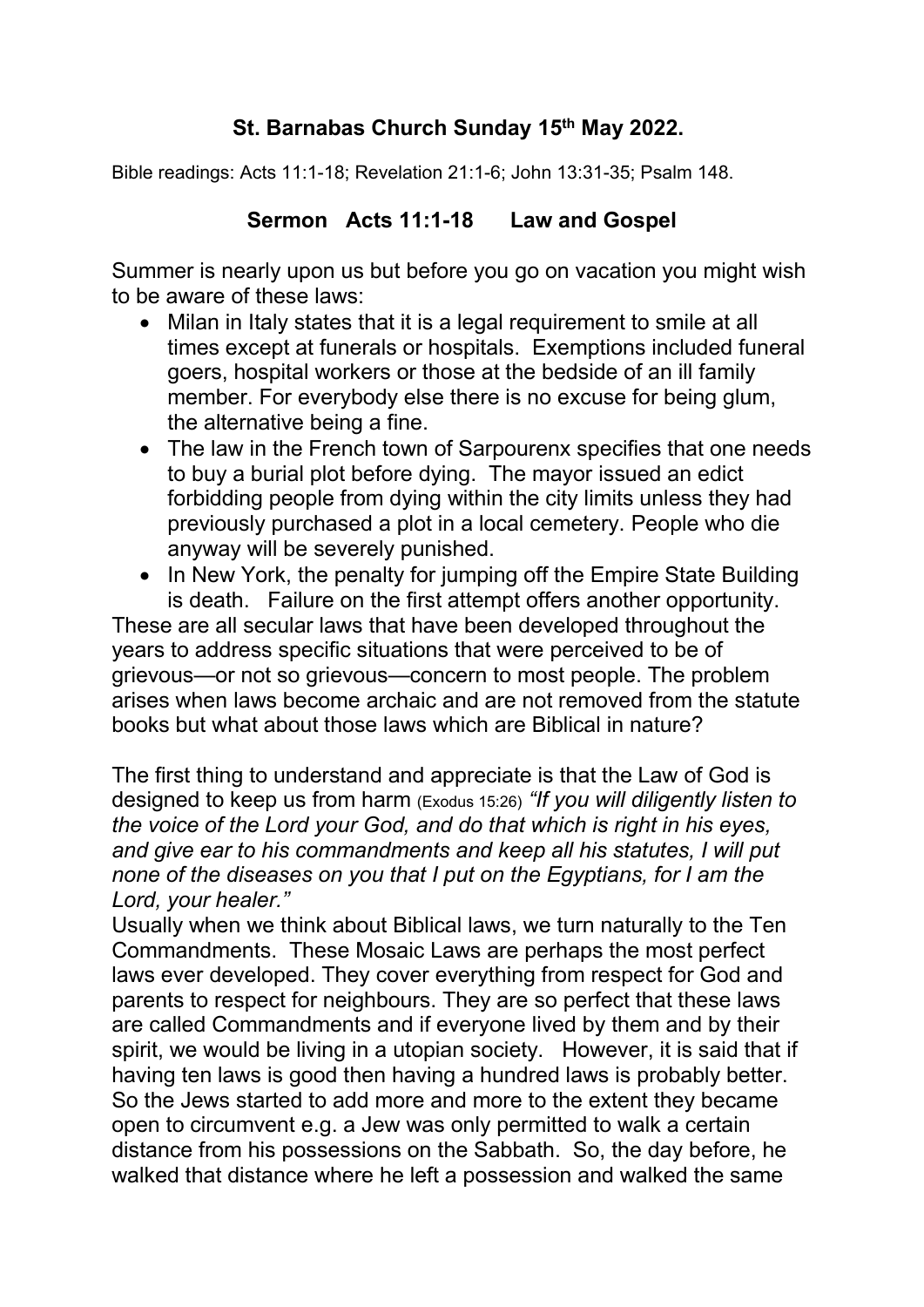distance again where he deposited a further possession. There was no limit to the distance he could travel and he did not break the law by so doing.

The Jewish scriptures, referred to as the Old Testament, delineate far more than those laws first inscribed on the stone tablets by God. In fact, if one really works at it and carefully analyzes the Pentateuch (the first five books of the Bible) one will find that the laws of Judaism number in excess of 600. In fact, in the third century A.D. the Rabbi Simlai determined that there were 613 laws divided into two parts; 248 of them being positive commandments - things that we need to do - and 365 of them being negative commandments - things that we should not do. It makes me wonder why we changed the simple rules from what is right and what is wrong, and who is male and who is female! It concerns me that parents are no longer permitted to smack their children to teach them discipline and respect in preparation for future life.

One specific aspect of Jewish law relating to dietary restrictions stated that a Jew could only eat meats from animals (beef, sheep, goats, and deer) that had been ritually slaughtered under direction of a specially trained Rabbi. However, meat could not be eaten if came contact with any dairy product. MacDonalds would go bankrupt as they couldn't sell cheeseburgers and milkshakes as they would be on the forbidden list. This morning, we read in Acts 11 that Peter, in a dream, saw a banquet on a sheet being lowered from heaven, and he was told to eat but all the food on the sheet came from animals that were on the forbidden list. So Peter refused because it was all unclean. Then he heard a voice, *"What God has made clean, you must not profane."* We might be tempted to think this was all about doing away with dietary laws and that God was granting permission to eat any foods because they all part of His creation. As such, they are clean and proper for us. However, we have to read on in the chapter to get the full understanding of the dream and how it is applicable for us today in 2022.

Verse 1. A Gentile was anyone who was not a Jew. Most Jewish believers thought God offered salvation only to the Jews because God had given His law to them (Ex. 19:20). One group in Jerusalem believed that Gentiles could be saved, but only if they followed all the Jewish laws and traditions  $-$  in essence, if they became Jews. Both groups were mistaken. God chose the Jews and taught them His laws so they could bring the message of salvation to all people (Gen. 12:3; Ps. 22:27; Is. 42:4, 49:6, 56:3, 60:1-3; Jer. 16:19-21; Zech. 2:11; Malachi 1:11; Rom. 15:9-12).

**Application:** In life we don't find it easy to get along with some people but will we be happy to spend eternity with them if they become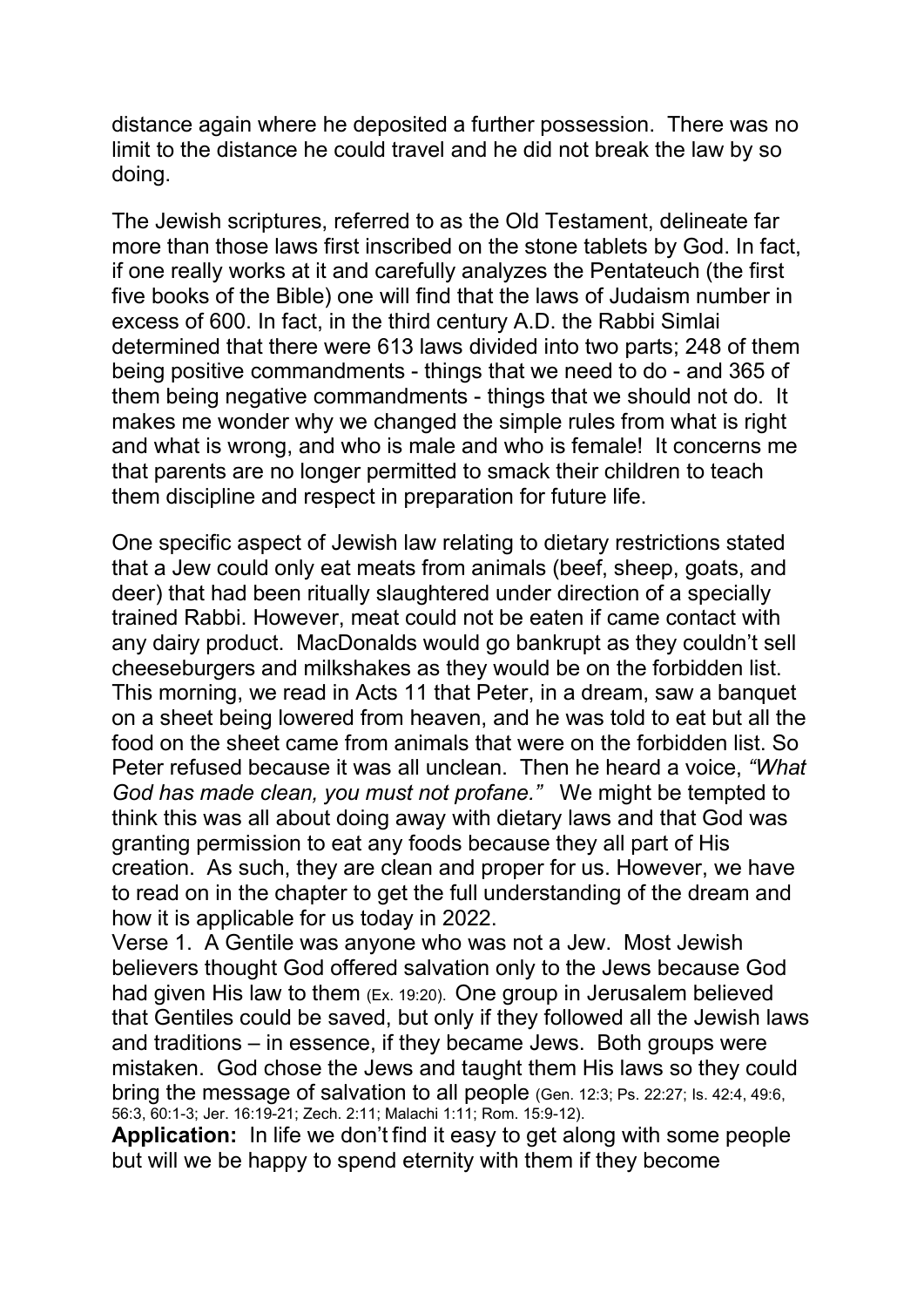Christians before they die? One such person was a senior executive with whom I worked who constantly found fault with members of staff and suppliers. He also took delight in humiliating them in meetings. I have to be honest and say I am looking forward to spending eternity without encountering that sort of attitude. Revelation 21 states that in heaven God will make everything new – no tears, no death, no sorrow, nor crying, nor pain. What a prospect! However, whilst we live in this world we are reminded in John's gospel(13:34) "*A new commandment I give to you, that you love one another: just as I have loved you, you also are to love one another."*No discrimination – we are to love everyone even those whose attitude we find despicable. This will prove to the world that we are His disciples and yet, with certain individuals that is not easy!

A further thought on this subject is about family. God has blessed me with a wonderful family whom I love dearly and want to meet with them in heaven. Unfortunately, that will not be possible unless they have repented of their sin and accepted Jesus Christ as their personal Saviour before they die. Salvation prayers for them rank highest on my prayer list? Would you be the same?

Verses 2-18. When Peter brought the news of Cornelius' conversion back to Jerusalem, the believers were shocked that he had eaten with Gentiles. However, after they heard the whole story they began praising God (v.18). Before getting a full understanding of the behaviour of individuals it is important to hear them out. The Holy Spirit may have something important to teach us through them.

**Application:** When I worked at Capernwray Bible College, an American boy wore a tee shirt which said on the front: Christian girls are HOT! The principal found it offensive as did I, and instructed me to tell him to remove it. When I spoke to the young man, I said that the wording degraded Christian girls and it would be appreciated if he didn't wear the tee shirt in college. His response shocked me. He said he had purchased the shirt at an American Christian event and the wording was meant to imply that Christian girls were to be honoured for the way in which they lived. Compared with other girls, they were HOT. He then rebuked me saying that I had not taken the time to find out facts before pronouncing judgement. He was right! Big foot shouldn't have rushed in with all guns blazing before finding the true facts. I still didn't like the message on the tee shirt but there are always two, if not more, sides to a story.

Verse 8. God promised throughout Scripture that He would reach the Gentiles. This began with His promise to Abraham (Gen.12:3; 18:18) and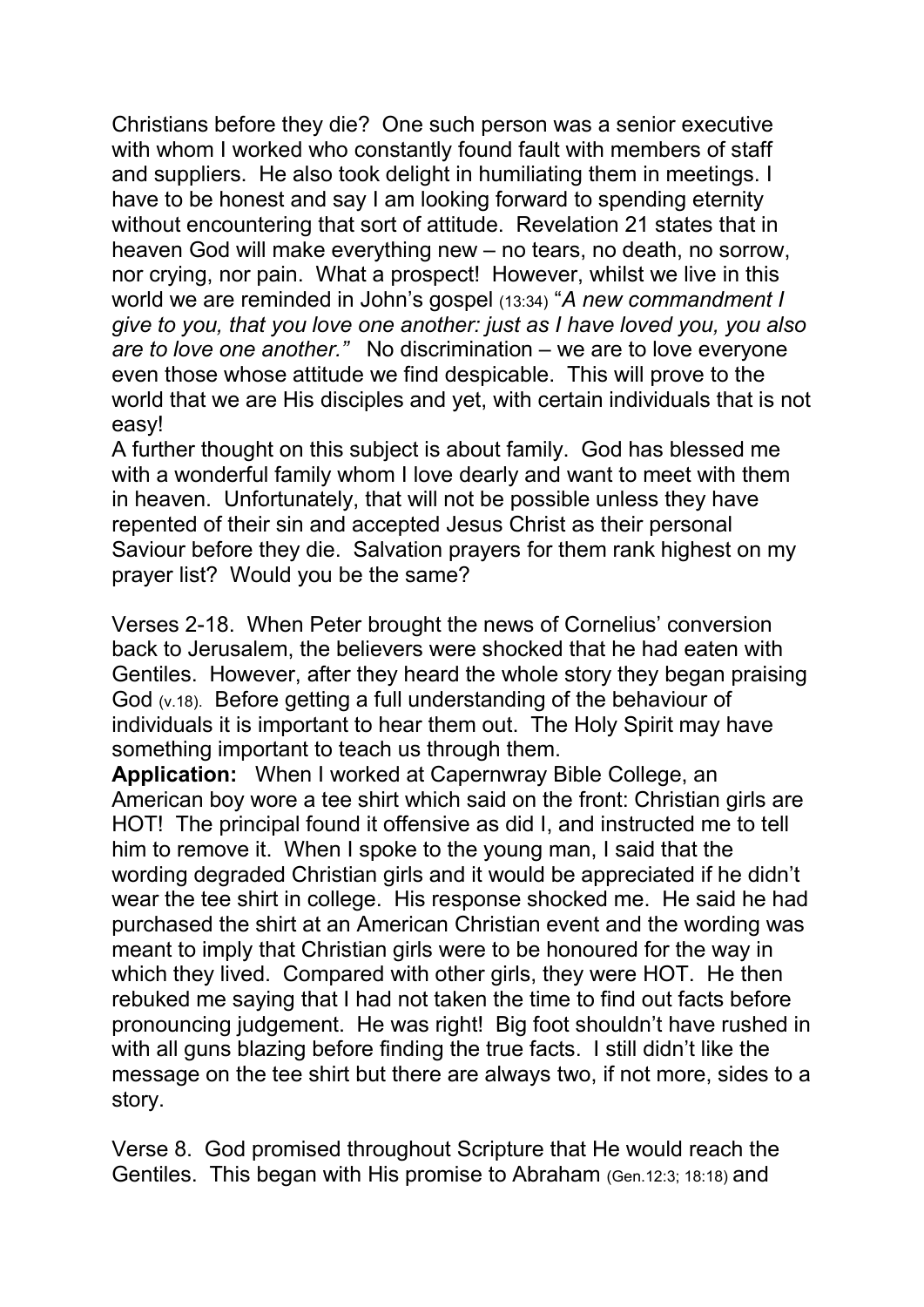became very specific in Malachi's statement that God's name will be honoured by the Gentiles from morning till night. (Mal.1:11). But this was an extremely difficult truth for the Jews, even Jewish believers, to accept. The Jewish believers understood how certain prophecies were fulfilled in Christ, but they overlooked other Old Testament teachings. Too often we are inclined to accept only the parts of God's Word that appeal to us, ignoring the teachings we don't like. We must accept all of God's Word as absolute truth.

**Application:** The Word of God never changes but my understanding develops as I grow in faith. As a young follower of Jesus my knowledge of the Bible together with its various doctrines were dictated by church teaching. Over time, my views have changed through my maturity as a Christian and better appreciation of the Word. This happened when I allowed the Holy Spirit to lead me into all truth. I am not as black or white as I used to be. Furthermore, it is too easy to hold specific views on topics of which we have had no practical experience. What do you say to your brother who has just lost his twenty year old daughter to carbon monoxide poisoning? The mere quoting of Scripture such as Romans 8:28 *"All things work together for good"* or Psalm 34:*18 "The LORD is close to the brokenhearted"* is totally inappropriate at such a time especially when your brother blames God for her death! Experiences in life, both good and bad, are excellent teachers from which we can learn and apply. In all things we have to be conscious of God's leading and sensitive in the words we use. Furthermore, when someone suffers bereavement the best thing we can do is to draw alongside them and love them – words are not needed.

Verse 12. Peter's defence for eating with the Gentiles was a simple restatement of what happened. He brought six witnesses with him to back him up, and then he quoted Jesus' promise about the coming of the Holy Spirit (11:16). These Gentiles' lives had been changed, and that was all the evidence Peter and the other believers needed. Confirmation was provided by the witnesses. Changed lives are equally powerful evidence today.

**Application:** Our testimony is the manner in which we conduct our lives especially within the family circle. Others should see Jesus in us, reflected in how we react to all situations especially with our children. We cannot and should not "talk the talk" if we are not "walking the walk".

Verse 18. Once others had seen the manner in which Peter had conducted himself under the leading and direction of the Holy Spirit with the Gentiles, the intellectual questions ended and the theological discussion ceased. This was the turning point for the early church.